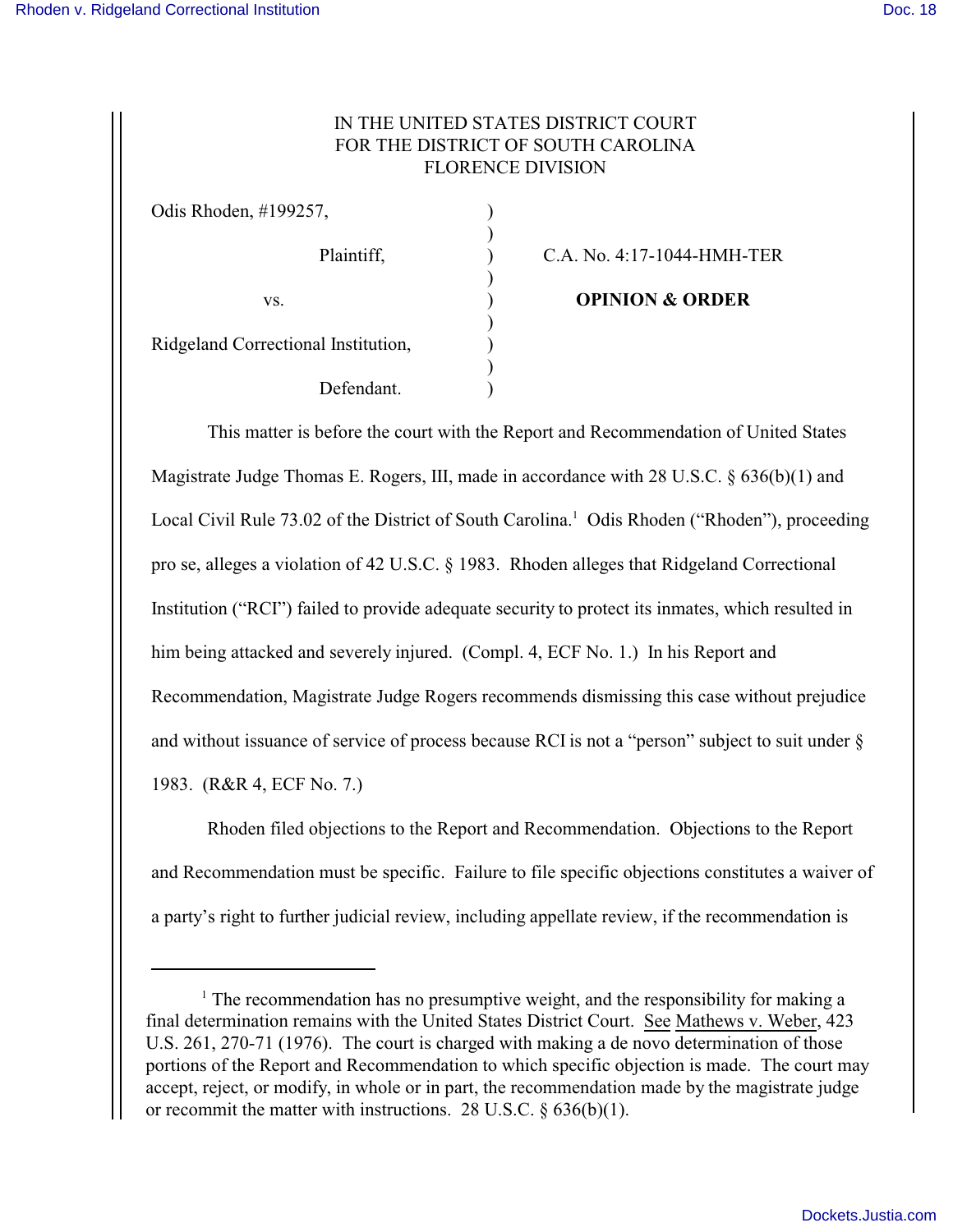accepted by the district judge. See United States v. Schronce, 727 F.2d 91, 94 & n.4 (4th Cir. 1984). In the absence of specific objections to the Report and Recommendation of the magistrate judge, this court is not required to give any explanation for adopting the recommendation. See Camby v. Davis, 718 F.2d 198, 199 (4th Cir. 1983).

Upon review, the court finds that many of Rhoden's objections are non-specific, unrelated to the dispositive portions of the magistrate judge's Report and Recommendation, or merely restate his claims. However, the court was able to glean one specific objection. Rhoden specifically objects that the magistrate judge erred in finding that RCI is not a proper defendant. (Objs. 3, ECF No. 15.) Further, Rhoden argues that he has sufficiently pled a claim against RCI for failure to protect. (Id. at 3-4, ECF No. 15.)

Under § 1983, Rhoden must establish that he was "deprived of a right secured by the Constitution or laws of the United States, and that the alleged deprivation was committed under color of state law." Am. Mfrs. Mut. Ins. Co. v. Sullivan, 526 U.S. 40, 49-50 (1999). To establish a claim for failure to protect, Rhodes must show: "(1) serious or significant physical or emotional injury, and (2) that the prison officials had a sufficiently culpable state of mind." Rodgers v. Doss, 1:13cv987 (GBL/TFA), 2013 WL 12099298, at \*2 (E.D. Va. Dec. 19, 2013) (quoting Farmer v. Brennan, 511 U.S. 825, 834 (1994); De'Lonta v. Angelone, 330 F.3d 630, 634 (4th Cir. 2003)) (internal quotation marks and citations omitted).

In the instant case, the magistrate judge did not err in recommending dismissal. RCI is not a proper person subject to suit under § 1983 and Rhoden has failed to identify any specific individuals in support of his claim. Harden v, Green, No. 01-6393, 2001 WL 1464468, at \*4 (4th Cir. Nov. 19, 2001) (per curiam); Garvin v. Owen, C.A. No. 2:09-202-HMH-RSC, 2009 WL